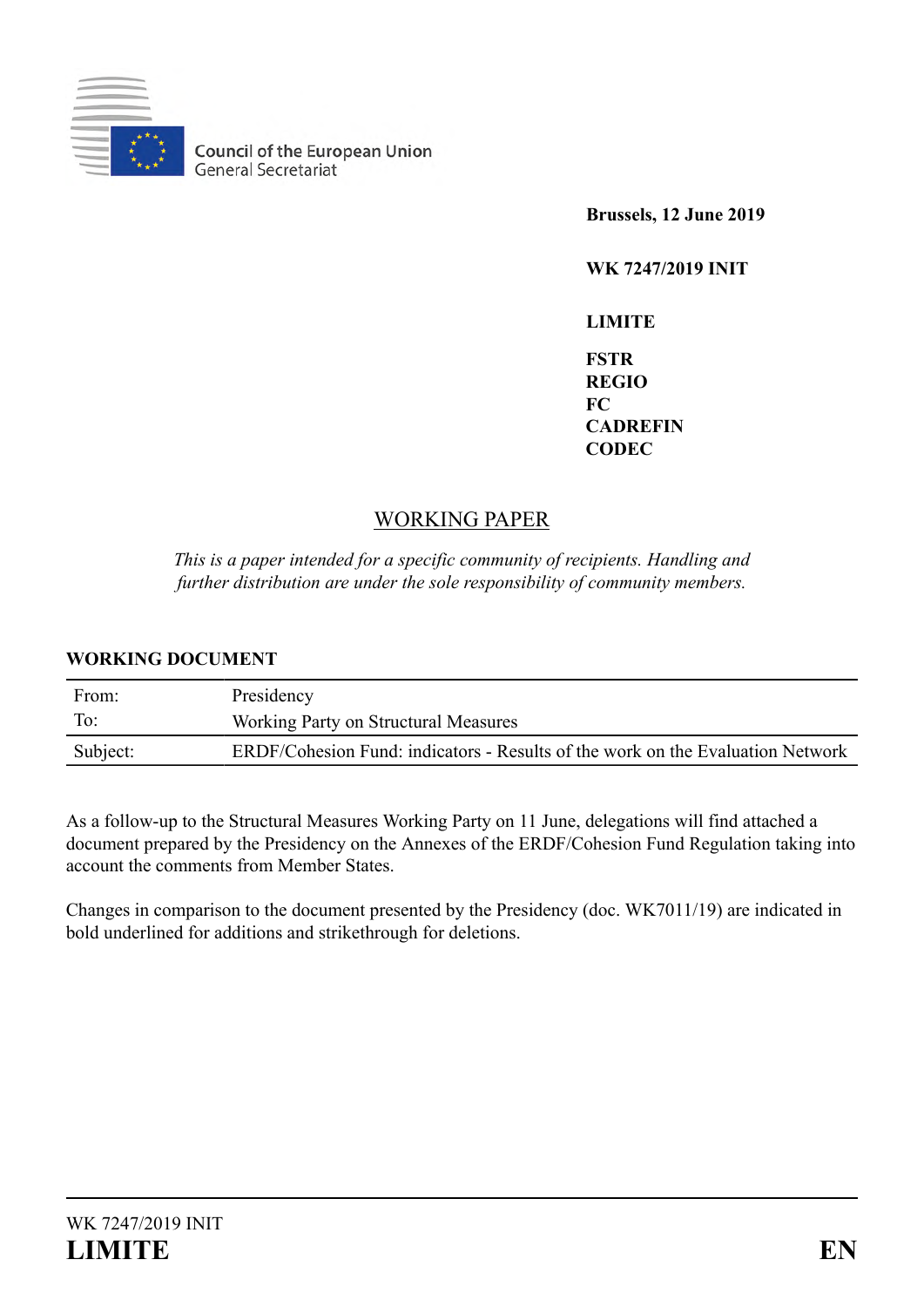*For ease of reference and information purposes only, changes are shown in comparison with the original Commission proposals, taking account of changes introduced by the Council in the name and placing of specific objectives. This is without prejudice to the Commission's position on those changes.*

#### **ANNEX I**

#### **Common output and result indicators for ERDF and the Cohesion Fund - Article 7(1)<sup>1</sup>**

| Table 1: Common output and result indicators for ERDF (Investment for jobs and growth and Interreg) and the Cohesion Fund** |  |  |
|-----------------------------------------------------------------------------------------------------------------------------|--|--|
|-----------------------------------------------------------------------------------------------------------------------------|--|--|

| <b>Policy objective</b>                                                                             | <b>Outputs</b>                                                                                                                                                                                                                                                                                                                                                                                                                                                                                                                                                                                                                                                                                                               | <b>Results</b>                                                                                                                                                                                                                                                                                                                                                                                                                                                                                                                                                                                                                          |
|-----------------------------------------------------------------------------------------------------|------------------------------------------------------------------------------------------------------------------------------------------------------------------------------------------------------------------------------------------------------------------------------------------------------------------------------------------------------------------------------------------------------------------------------------------------------------------------------------------------------------------------------------------------------------------------------------------------------------------------------------------------------------------------------------------------------------------------------|-----------------------------------------------------------------------------------------------------------------------------------------------------------------------------------------------------------------------------------------------------------------------------------------------------------------------------------------------------------------------------------------------------------------------------------------------------------------------------------------------------------------------------------------------------------------------------------------------------------------------------------------|
| (1)                                                                                                 | (2)                                                                                                                                                                                                                                                                                                                                                                                                                                                                                                                                                                                                                                                                                                                          | (3)                                                                                                                                                                                                                                                                                                                                                                                                                                                                                                                                                                                                                                     |
| 1. A smarter<br><b>Europe by</b><br>promoting<br>innovative and<br>smart economic<br>transformation | RCO <sup>2</sup> 01 - Enterprises supported (of which: micro, small, medium,<br>$large)^*$ <sup>3</sup><br>RCO 02 - Enterprises supported by grants <sup>*</sup><br>RCO 03 - Enterprises supported by financial instruments <sup>*</sup><br>RCO 04 - Enterprises with non-financial support*<br>RCO 05 - New enterprises supported <sup>*</sup><br>RCO 06 - Researchers working in supported research facilities<br>RCO 07 - Research institutions participating in joint research<br>projects<br>RCO 08 - Nominal value of research and innovation equipment<br>RCO 10 - Enterprises cooperating with research institutions<br>RCO 96 – Interregional investments for innovation in EU projects<br>EU projects <sup>*</sup> | $RCR401$ - Jobs created in supported entities <sup>*</sup><br>RCR 102 – Research jobs created in supported entities*<br>RCR 02 - Private investments matching public support (of which: grants, financial<br>instruments) $*5$<br>RCR 03 – Small and medium-size enterprises (SMEs) introducing product or process<br>innovation <sup>*</sup><br>RCR 04 - SMEs introducing marketing or organisational innovation <sup>*</sup><br>RCR 05 - SMEs innovating in-house*<br>RCR 06 - Patent applications submitted <sup>*</sup><br>RCR 07 - Trademark and design applications <sup>*</sup><br>RCR 08 - Publications from supported projects |

<sup>&</sup>lt;sup>1</sup> To be used, for the Investment for jobs and growth and Interreg in accordance with point (a) of the second subparagraph of Article [12(1)], and point (b) of Article [36(2) [data transmission] of Regulation (EU) [new CPR] and, for Investment for jobs and growth in accordance with point (d)(ii) of Article [17 (3)] of the Regulation (EU) [new CPR] and, for Interreg, in accordance with point (e)(ii) of Article 17 (4) of the of the Regulation (EU) [new ETC regulation]

<sup>2</sup> RCO: REGIO Common Output Indicator.

<sup>&</sup>lt;sup>3</sup> Breakdown not requested for programming but only for reporting.

<sup>4</sup> RCR: REGIO Common Result Indicator.

<sup>5</sup> **Breakdown not requested for programming but only for reporting.**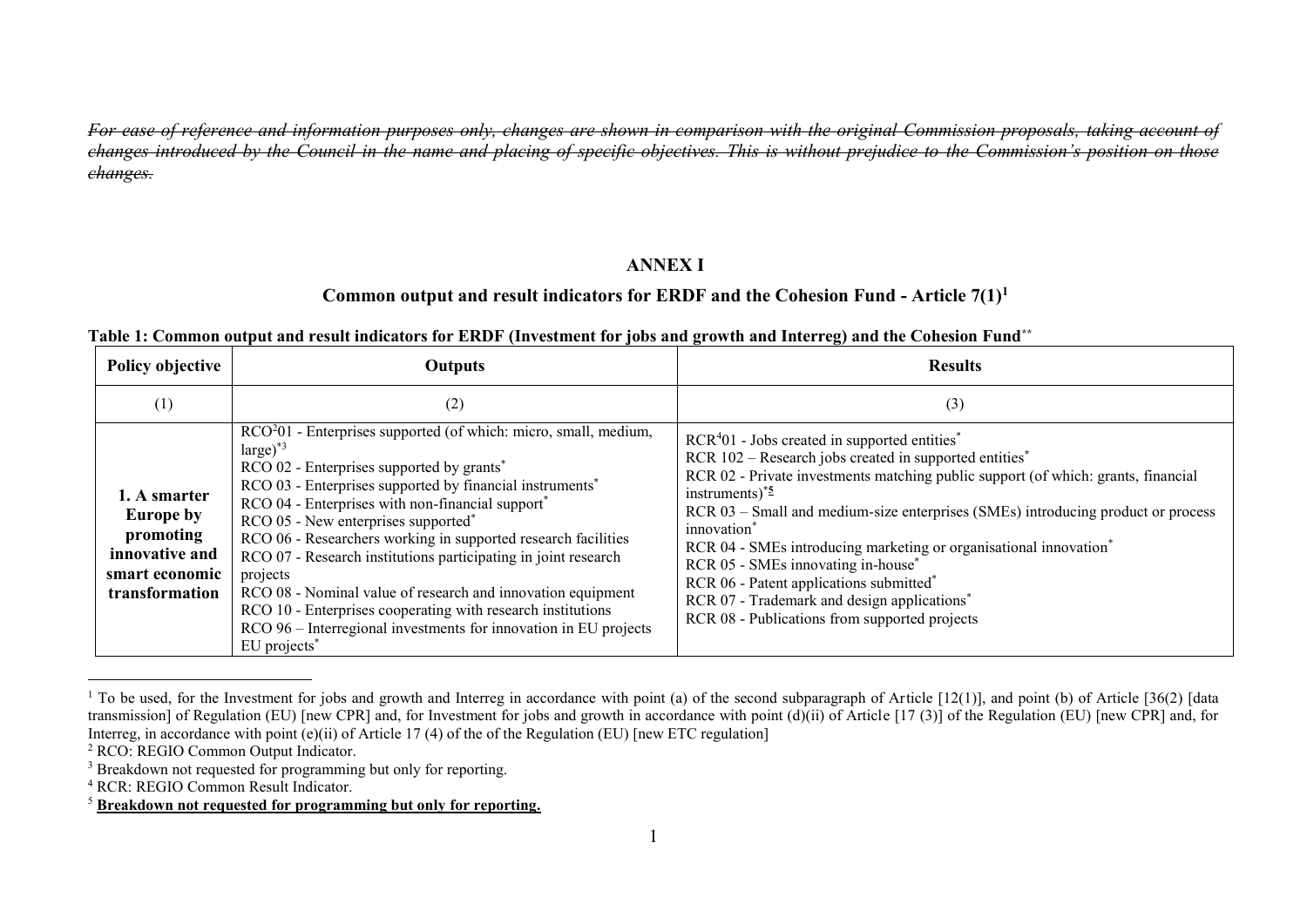|                                                                                                                        | RCO 12 deleted<br>RCO 13 - Value of digital services, products and processes<br>developed for enterprises<br>RCO 14 - Public institutions supported to develop digital services,<br>products and processes                                                                                                                                                | RCR 11 - Users of new and upgraded public digital services, products and processes*<br>RCR 12 - Users of new and upgraded digital services, products and processes<br>developed by enterprises <sup>*</sup><br>RCR 13 - Enterprises reaching high digital intensity*<br>RCR 14 deleted                                                                                                                                      |
|------------------------------------------------------------------------------------------------------------------------|-----------------------------------------------------------------------------------------------------------------------------------------------------------------------------------------------------------------------------------------------------------------------------------------------------------------------------------------------------------|-----------------------------------------------------------------------------------------------------------------------------------------------------------------------------------------------------------------------------------------------------------------------------------------------------------------------------------------------------------------------------------------------------------------------------|
| RCO 15 - Capacity of incubation created <sup>*</sup><br>RCO 103 - High growth enterprises supported <sup>*</sup>       |                                                                                                                                                                                                                                                                                                                                                           | RCR 16 deleted-<br>RCR $17$ – New enterprises surviving in the market <sup>*</sup><br>RCR 18 - SMEs using incubator services after incubator creation<br>RCR 19 - Enterprises with higher turnover*<br>RCR 25 – SMEs with higher value added per employee*                                                                                                                                                                  |
|                                                                                                                        | RCO 16 – Participations of institutional stakeholders in<br>entrepreneurial discovery process<br>RCO 17 deleted<br>$RCO$ 101 – SMEs investing in skills for smart specialisation $\frac{1}{2}$ for<br>industrial transition and entrepreneurship<br>RCO 120 SMEs investing in skills for industrial transition and<br>entrepreneurship<br>RCO 102 deleted | RCR 24 deleted<br>RCR 97 - Apprenticeships supported in SMEs<br>RCR 98 – SMEs staff completing training for skills for smart specialisation, for<br>industrial transition and entrepreneurship (by type of skill: technical,<br>management, entrepreneurship, green, other) $6$<br>RCR 105 SMEs staff completing training for skills for industrial transition and<br>entrepreneurship<br>RCR 99 deleted<br>RCR 100 deleted |
| 2. A greener,<br>low-carbon<br><b>Europe by</b><br>promoting clean<br>and fair energy<br>transition,<br>green and blue | RCO 18 - Dwellings with improved-energy performance<br>RCO 19 - Public buildings with improved-energy performance<br>RCO 20 - District heating and cooling network lines newly<br>constructed or improved<br>RCO 104 – Number of high efficiency co-generation units                                                                                      | RCR 26 - Annual primary energy consumption (of which: dwellings, public buildings,<br>enterprises, other) $^7$<br>RCR 27 deleted<br>RCR 28 deleted<br>RCR 29 - Estimated greenhouse gas emissions <sup>*</sup><br>RCR 30 deleted                                                                                                                                                                                            |

<sup>6</sup> **Breakdown not requested for programming but only for reporting.**

<sup>7</sup> **Breakdown not requested for programming but only for reporting.**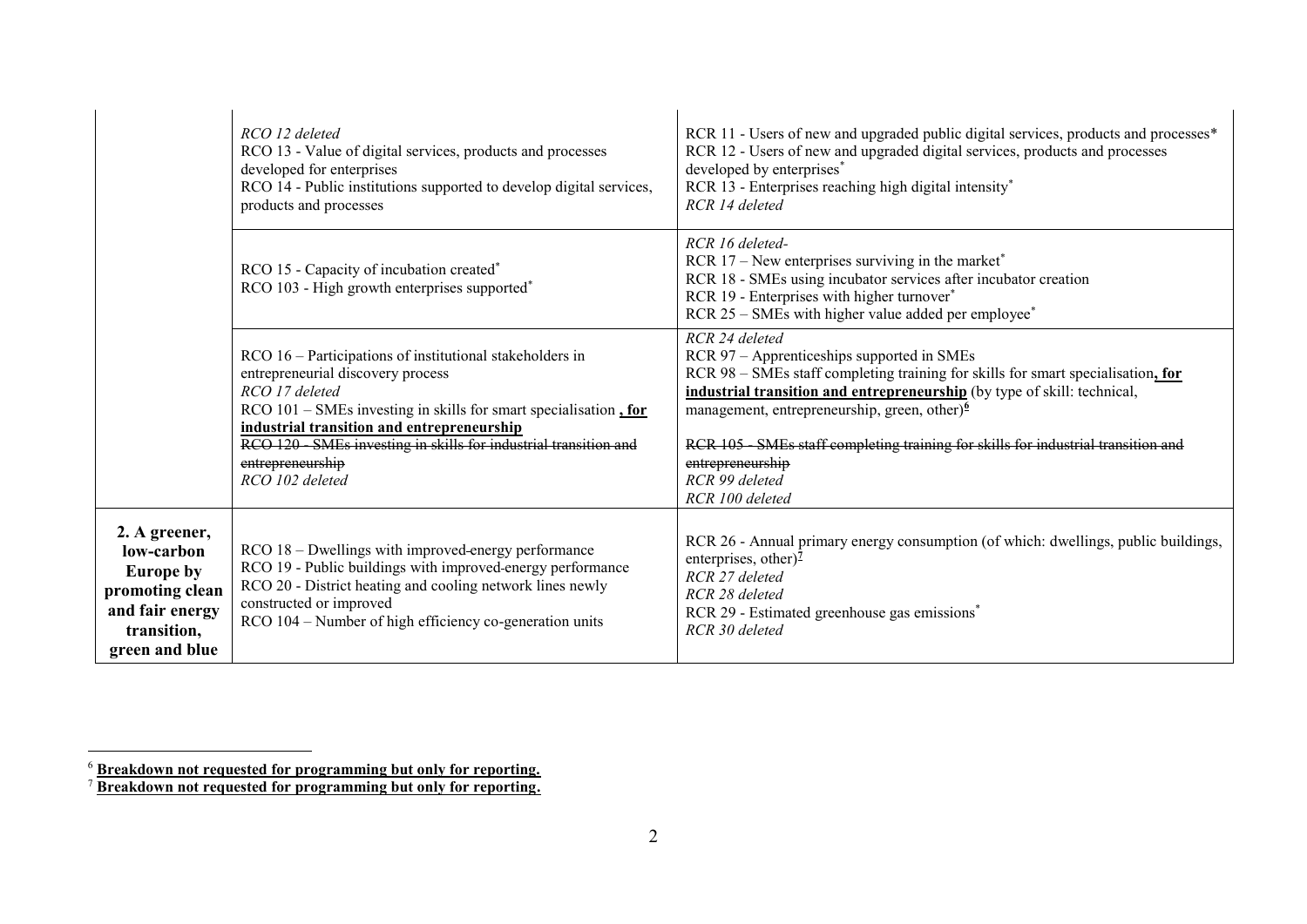| investment, the<br>circular<br>economy,<br>climate     | RCO 22 - Additional production capacity for renewable energy (of<br>which: electricity, thermal) $\frac{8}{3}$<br>RCO 97 -Renewable energy communities supported*                                                                                                                                                                                                                                                                                                                                                                | RCR 31 - Total renewable energy produced (of which: electricity, thermal) <sup>2</sup><br>RCR 32 – Additional operational capacity installed for renewable energy*                                                                                                                                                                                                                                                                                      |
|--------------------------------------------------------|----------------------------------------------------------------------------------------------------------------------------------------------------------------------------------------------------------------------------------------------------------------------------------------------------------------------------------------------------------------------------------------------------------------------------------------------------------------------------------------------------------------------------------|---------------------------------------------------------------------------------------------------------------------------------------------------------------------------------------------------------------------------------------------------------------------------------------------------------------------------------------------------------------------------------------------------------------------------------------------------------|
| adaptation and<br>risk prevention<br>and<br>management | RCO 23 - Digital management systems for smart energy systems<br>RCO 98 deleted<br>RCO 105 – Solutions for electricity storage                                                                                                                                                                                                                                                                                                                                                                                                    | RCR 33 - Users connected to smart energy systems<br>RCR 34 - Roll-out of projects for smart energy systems                                                                                                                                                                                                                                                                                                                                              |
|                                                        | RCO 24 – Investments in new or upgraded disaster monitoring,<br>preparedness, warning and response systems<br>RCO 25 - Coastal strip, river bank and lakeshore flood protection<br>newly built or consolidated<br>RCO 106 - Landslide protection newly built or consolidated<br>RCO 26 - Green infrastructure built or upgraded for adaptation to<br>climate change*<br>RCO 27 – National and sub-national strategies addressing climate<br>change adaptation*<br>RCO 28 - Area covered by protection measures against wildfires | RCR 35 - Population benefiting from flood protection measures<br>RCR 36 - Population benefiting from wildfire protection measures<br>RCR 37 - Population benefiting from protection measures against climate related<br>natural disasters (other than floods and wildfire)<br>RCR 96 - Population benefiting from protection measures against non-climate related<br>natural risks and risks related to human activities <sup>*</sup><br>RCR 38 deleted |
|                                                        | RCO 30 - Length of new or upgraded pipes for the distribution<br>systems of public water supply<br>RCO 31 - Length of new or upgraded pipes for the public network<br>for collection of waste water<br>RCO 32 - New or upgraded capacity for waste water treatment                                                                                                                                                                                                                                                               | RCR 41 - Population connected to improved public water supply<br>RCR 42 - Population connected to at least secondary public waste water treatment<br>RCR 43 - Water losses in distribution systems for public water supply<br>RCR 44 deleted                                                                                                                                                                                                            |
|                                                        | RCO 34 - Additional capacity for waste recycling<br>RCO 107 – Investments in facilities for separate waste collection                                                                                                                                                                                                                                                                                                                                                                                                            | RCR 46 deleted<br>RCR 103 - Waste collected separately<br>RCR 47 - Waste recycled<br>RCR 48 - Waste used as raw materials<br>RCR 49 deleted-                                                                                                                                                                                                                                                                                                            |

<sup>8</sup> **Breakdown not requested for programming but only for reporting.**

<sup>9</sup> **Breakdown not requested for programming but only for reporting.**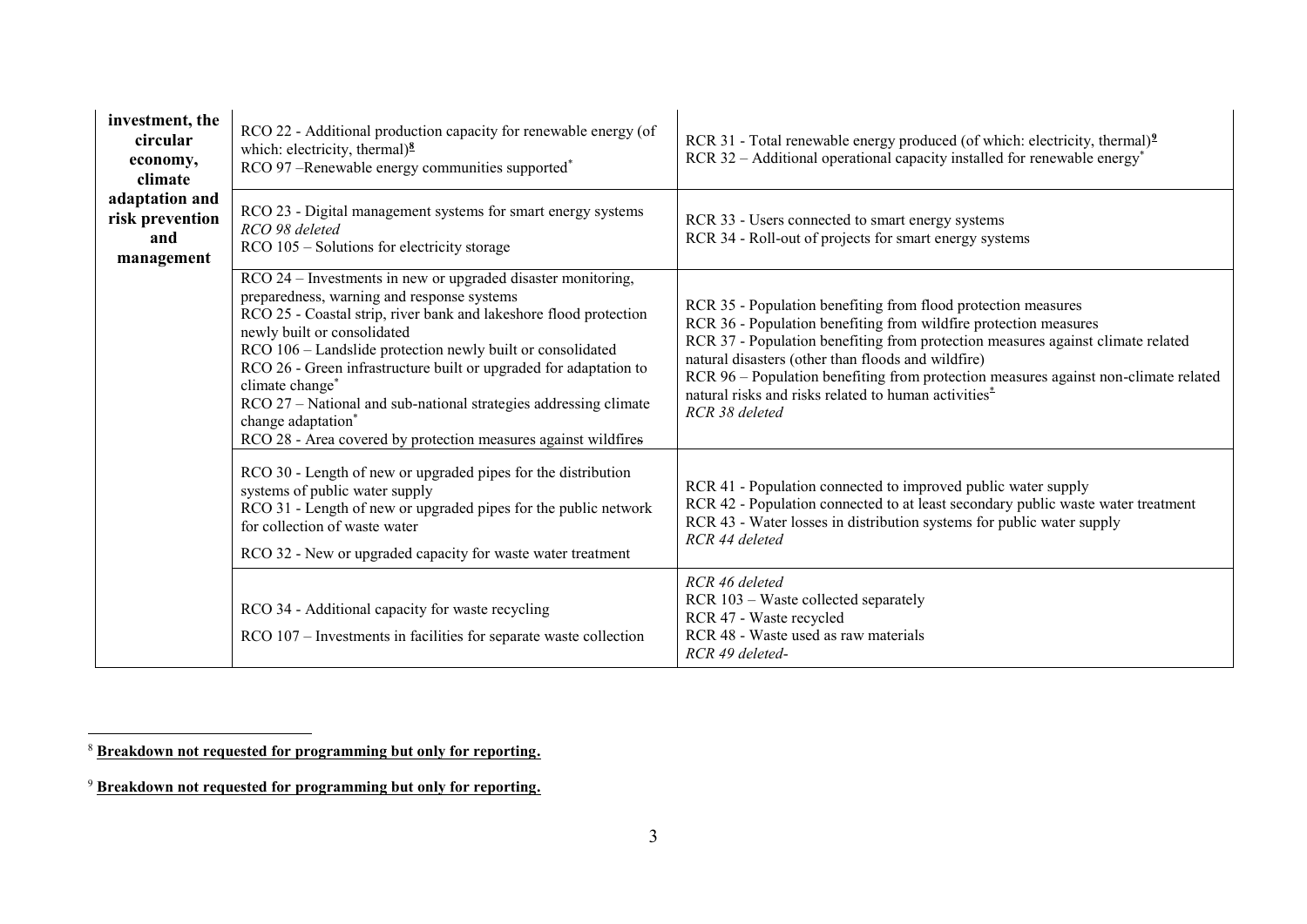|                                                           | RCO 36 - Green infrastructure supported for other purposes than<br>climate<br>adaptation<br>change<br>to<br>RCO 37 - Surface of Natura 2000 sites covered by protection and<br>restoration measures<br>RCO 99 deleted<br>RCO 38 - Surface area of rehabilitated land supported<br>$RCO$ 39 – Area covered by systems for monitoring air pollution<br>installed                                                                                                                                                                          | RCR 50 - Population benefiting from measures for air quality*<br>RCR 95 -Population having access to new or improved green infrastructure in urban<br>areas <sup>*</sup><br>RCR 51 deleted<br>RCR 52 - Rehabilitated land used for green areas, social housing, economic or other<br>uses                                                                                                                        |
|-----------------------------------------------------------|-----------------------------------------------------------------------------------------------------------------------------------------------------------------------------------------------------------------------------------------------------------------------------------------------------------------------------------------------------------------------------------------------------------------------------------------------------------------------------------------------------------------------------------------|------------------------------------------------------------------------------------------------------------------------------------------------------------------------------------------------------------------------------------------------------------------------------------------------------------------------------------------------------------------------------------------------------------------|
|                                                           | RCO 55 - Length of new tram and metro lines<br>RCO 56 - Length of reconstructed or modernised tram and metro<br>lines<br>RCO 57 – Capacity of environmentally friendly rolling stock for<br>collective public transport<br>RCO 58 - Dedicated cycling infrastructure supported<br>RCO 59 - Alternative fuels infrastructure (refuelling/recharging<br>points)*<br>RCO 60 - Cities and towns with new or modernised digitised urban<br>transport systems                                                                                 | RCR 62 - Annual users of new or modernised public transport<br>RCR 63 - Annual users of new or modernised tram and metro lines<br>RCR 64 - Annual users of dedicated cycling infrastructure                                                                                                                                                                                                                      |
| 3. A more<br>connected<br><b>Europe by</b>                | RCO 41 - Additional dwellings with broadband access of very high<br>capacity<br>RCO 42 - Additional enterprises with broadband access of very high<br>capacity                                                                                                                                                                                                                                                                                                                                                                          | RCR 53 - Dwellings with broadband subscriptions to a very high capacity network<br>RCR 54 - Enterprises with broadband subscriptions to a very high capacity network                                                                                                                                                                                                                                             |
| enhancing<br>mobility and<br>regional ICT<br>connectivity | RCO 43 - Length of new or upgraded roads - TEN-T <sup>10</sup><br>RCO 45 - Length of roads reconstructed or modernised - TEN-T<br>RCO 108 - Length of roads with new or modernised traffic<br>management systems - TEN-T<br>RCO 47 - Length of new or upgraded rail - TEN-T<br>RCO 49 - Length of rail reconstructed or modernised - TEN-T<br>RCO 51 - Length of new, upgraded or modernised inland waterways<br>$-$ TEN $-$ T<br>RCO 109 - Length of European Rail Traffic Management System<br>equipped railways in operation - TEN-T | RCR 55 - Annual users of newly built, reconstructed, upgraded or modernised roads<br>RCR 56 - Time savings due to improved road infrastructure<br>RCR 101- Time savings due to improved rail infrastructure<br>RCR 57 deleted<br>RCR 58 - Annual users of newly built, upgraded, reconstructed or modernised<br>railways<br>RCR 59 - Freight transport on rail<br>RCR 60 - Freight transport on inland waterways |

 $10\,$ <sup>10</sup> Regulation (EU) No 1315/2013 of the European Parliament and of the Council of 11 December 2013 on Union guidelines for the development of the trans-European transport network and repealing Decision No 661/2010/EU (OJ L 348, 20.12.2013, p. 1).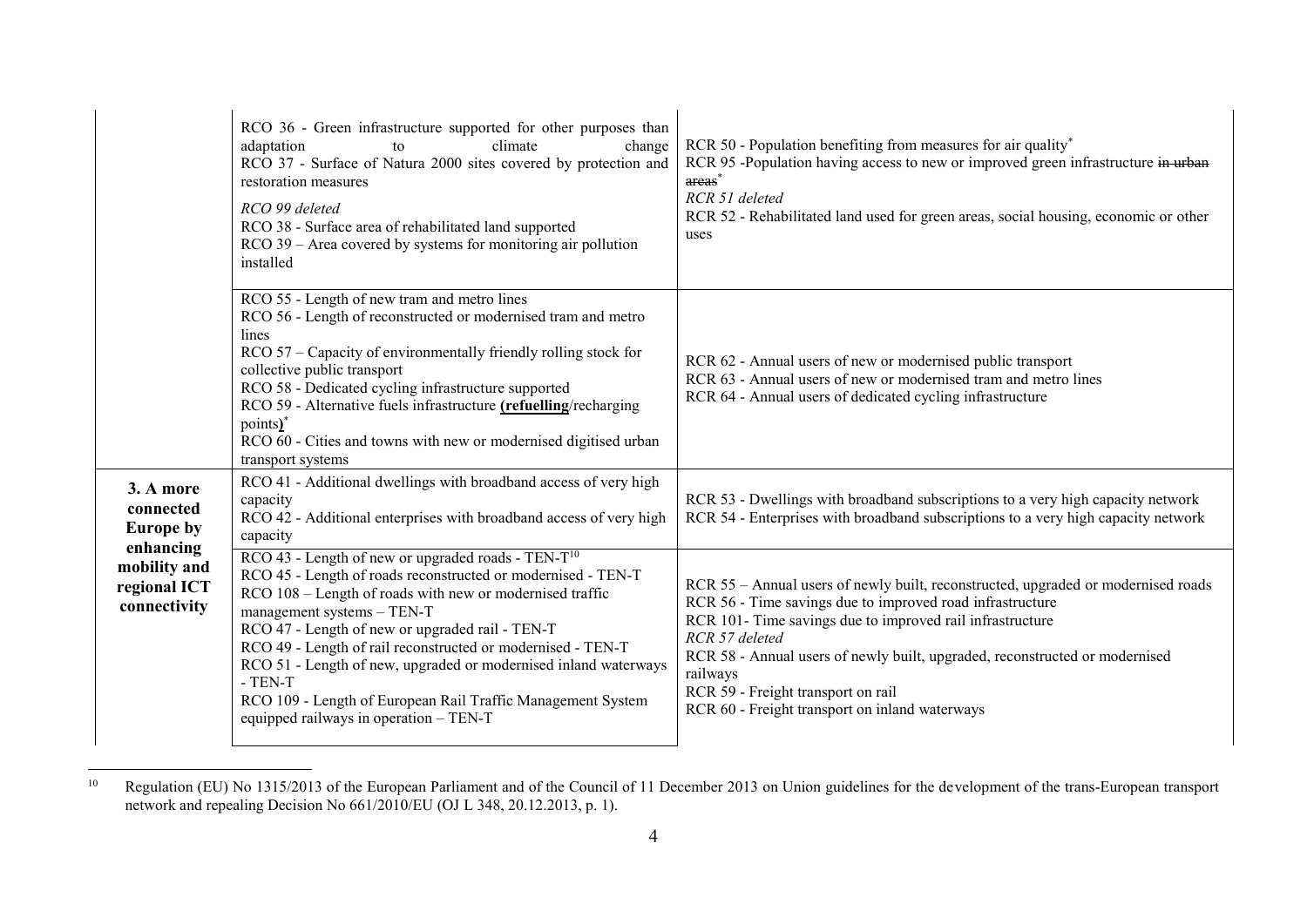|                                                                                                                  | RCO 44 - Length of new or upgraded roads -non-TEN-T<br>RCO 46 - Length of roads reconstructed or modernised - non-TEN-<br>T<br>RCO 110 – Length of roads with new or modernised traffic<br>management systems - non-TEN-T<br>RCO 48 - Length of new or upgraded rail - non-TEN-T<br>RCO 50 - Length of rail reconstructed or modernised - non-TEN-T<br>RCO 111 - Length of European Rail Traffic Management System<br>equipped railways in operation - non-TEN-T<br>RCO 52 - Length of new or modernised inland waterways -non-<br>TEN-T<br>RCO 53 – New or modernised railway stations and stops<br>$RCO$ 54 – New or modernised intermodal connections <sup>*</sup><br>RCO 100 deleted |                                                                                                                                                                                                                               |
|------------------------------------------------------------------------------------------------------------------|------------------------------------------------------------------------------------------------------------------------------------------------------------------------------------------------------------------------------------------------------------------------------------------------------------------------------------------------------------------------------------------------------------------------------------------------------------------------------------------------------------------------------------------------------------------------------------------------------------------------------------------------------------------------------------------|-------------------------------------------------------------------------------------------------------------------------------------------------------------------------------------------------------------------------------|
|                                                                                                                  | $RCO$ 55 - 60 moved to PO2                                                                                                                                                                                                                                                                                                                                                                                                                                                                                                                                                                                                                                                               | $RCR$ 62 - 64 moved to PO2                                                                                                                                                                                                    |
| 4. A more social<br><b>Europe by</b><br>implementing<br>the European<br><b>Pillar of Social</b><br><b>Rights</b> | RCO 61 - Surface of new or modernised facilities for employment<br>services                                                                                                                                                                                                                                                                                                                                                                                                                                                                                                                                                                                                              | RCR 65 -Annual users of new or modernised facilities for employment services                                                                                                                                                  |
|                                                                                                                  | RCO 66 - Classroom capacity of new or modernised childcare<br>facilities<br>RCO 67 - Classroom capacity of new or modernised education<br>facilities                                                                                                                                                                                                                                                                                                                                                                                                                                                                                                                                     | RCR 70 - Annual users of new or modernised childcare<br>RCR 71 - Annual users of new or modernised education facilities                                                                                                       |
|                                                                                                                  | RCO 63 - Capacity of new or modernised temporary reception<br>facilities<br>RCO 64 deleted<br>RCO 65 - Capacity of new or modernised social housing                                                                                                                                                                                                                                                                                                                                                                                                                                                                                                                                      | RCR 66 - Annual users of new or modernised temporary reception facilities<br>RCR 67 - Annual users of new or modernised social housing<br>RCR 68 deleted                                                                      |
|                                                                                                                  | RCO 69 - Capacity of new or modernised health care facilities<br>RCO 70 - Capacity of new or modernised social care facilities (other<br>than housing)                                                                                                                                                                                                                                                                                                                                                                                                                                                                                                                                   | RCR 72 – Annual users of new or modernised e-health care services<br>RCR 73 - Annual users of new or modernised health care facilities<br>RCR 74 - Annual users of new or modernised social care facilities<br>RCR 75 deleted |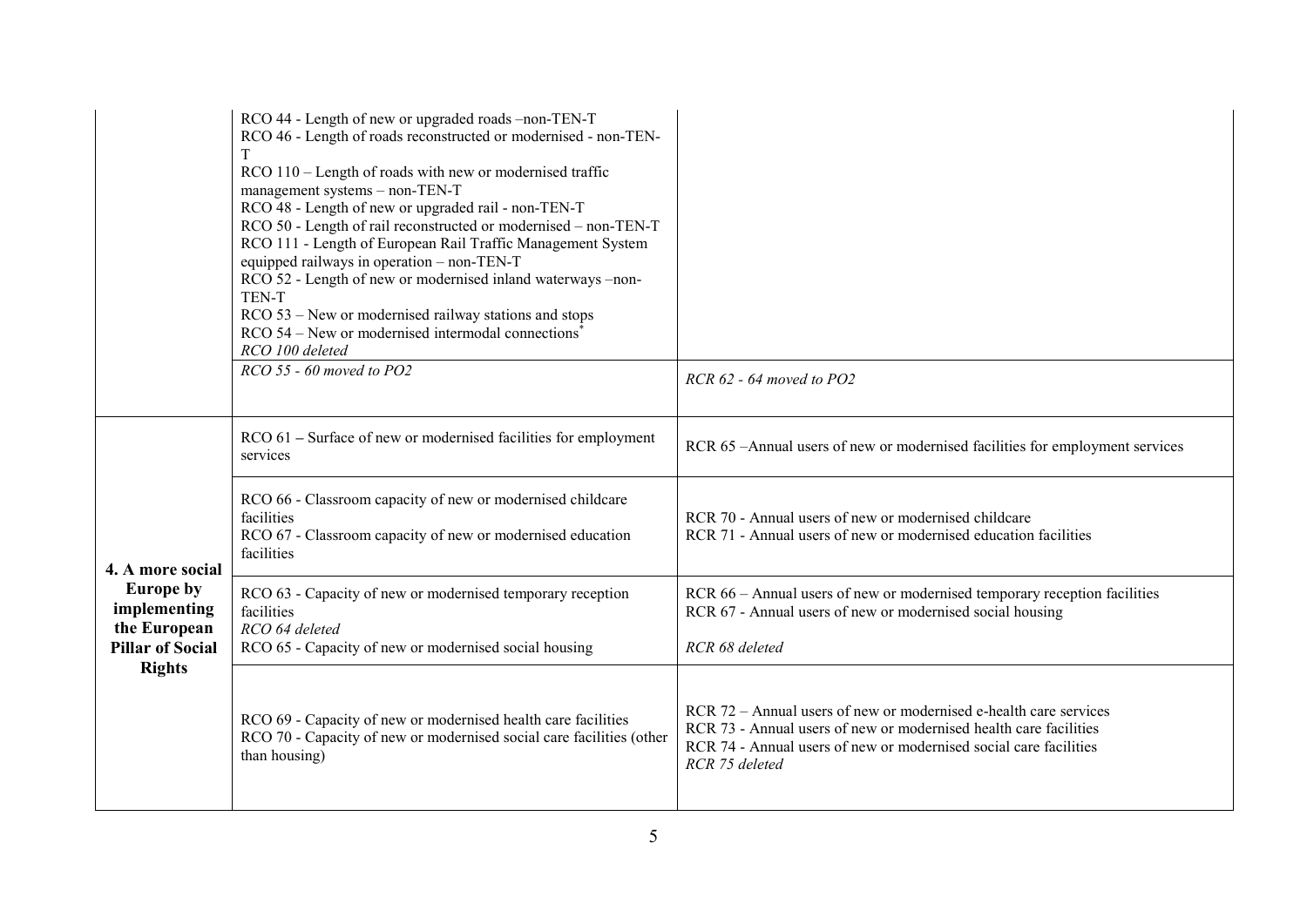| 5. A Europe<br>closer to citizens<br>by fostering the<br>sustainable and<br>integrated<br>development of<br>all types of<br>territories | RCO 74 - Population covered by projects in the framework of<br>strategies for integrated territorial development <sup>*</sup><br>RCO 75 - Strategies for integrated territorial development<br>supported <sup>*</sup><br>RCO 76 - Integrated projects for territorial development<br>RCO 77 - Number of cultural and tourism sites supported <sup>*</sup><br>RCO 80 - Community-led local development strategies supported <sup>*</sup><br>RCO 112 - Stakeholders involved in the preparation and<br>implementation of strategies for integrated territorial development<br>RCO (new) Open space created or rehabilitated in urban areas* | RCR 76 deleted<br>RCR 77 - Visitors of cultural and tourism sites supported <sup>*</sup><br>RCR 78 deleted |
|-----------------------------------------------------------------------------------------------------------------------------------------|-------------------------------------------------------------------------------------------------------------------------------------------------------------------------------------------------------------------------------------------------------------------------------------------------------------------------------------------------------------------------------------------------------------------------------------------------------------------------------------------------------------------------------------------------------------------------------------------------------------------------------------------|------------------------------------------------------------------------------------------------------------|
| Horizontal implementation - deleted                                                                                                     |                                                                                                                                                                                                                                                                                                                                                                                                                                                                                                                                                                                                                                           |                                                                                                            |

\*\* For presentational reasons common output and result indicators are grouped by, but not limited to, a policy objective. In particular, policy objective 5, may use relevant common indicators listed for policy objectives 1 to 4. In addition, in order of develop a full picture of the expected and actual performance of the programmes, the common indicators indicated by (\*) may be used by specific objectives under any of the policy objectives 1 to 4, when relevant.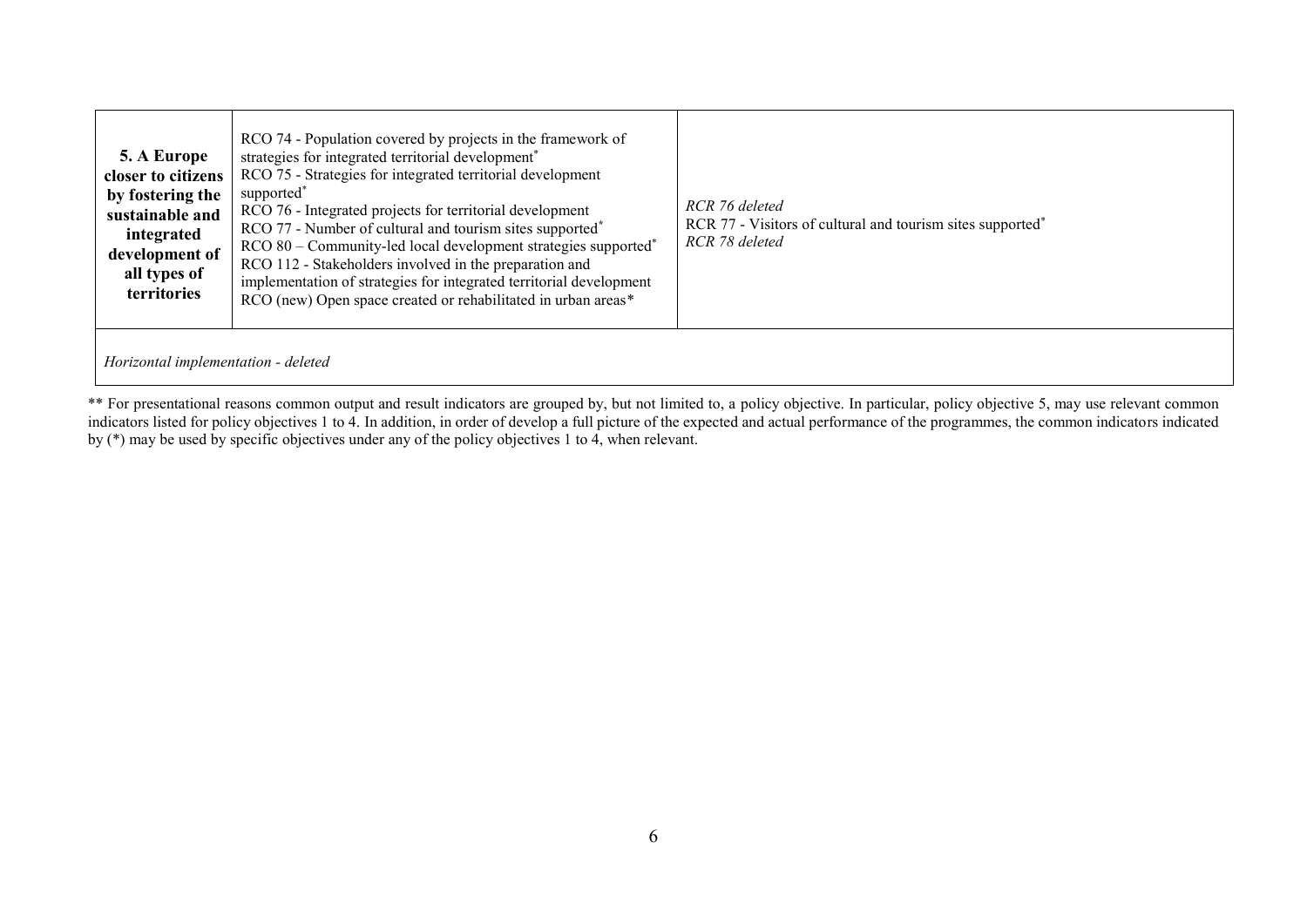## **Table 2: Additional common output and result indicators for the ERDF for Interreg**

| Interreg-specific<br>indicators | RCO 81 - Participations in joint actions across borders<br>RCO 115 - Public events across borders jointly organised<br>RCO 82 - Participations in joint actions promoting gender equality, equal<br>opportunities and social inclusion<br>RCO 83 - Strategies and action plans jointly developed<br>RCO 84 - Pilot actions developed jointly and implemented in projects<br>RCO 116 - Jointly developed solutions<br>RCO 85 - Participations in joint training schemes<br>RCO 96 deleted<br>RCO 117 - Solutions for legal or administrative obstacles across border<br>identified<br>RCO 86 - Joint administrative or legal agreements signed<br>RCO 87 - Organisations cooperating across borders<br>RCO 88 deleted RCO 89 deleted<br>RCO 118 - Organisations cooperating for the multi-level governance of<br>macroregional strategies<br>RCO 90 - Projects for innovation networks across borders<br>RCO (newl) Projects supporting cooperation across borders to develop<br>urban-rural linkages | RCR 79 - Joint strategies and action plans taken up by organisations<br>RCR 80 deleted<br><b>RCR 104 - Solutions taken up or up-scaled by organisations</b><br>RCR 81 - Completions of joint training schemes<br>RCR 82 - deleted - Legal or administrative obstacles across borders<br>alleviated or resolved<br>RCR 83 - Persons covered by joint administrative or legal agreements<br>signed<br>RCR 84 - Organisations cooperating across borders after project<br>completion<br>RCR 85 - Participations in joint actions across borders after project<br>completion<br>RCR 86 deleted |
|---------------------------------|------------------------------------------------------------------------------------------------------------------------------------------------------------------------------------------------------------------------------------------------------------------------------------------------------------------------------------------------------------------------------------------------------------------------------------------------------------------------------------------------------------------------------------------------------------------------------------------------------------------------------------------------------------------------------------------------------------------------------------------------------------------------------------------------------------------------------------------------------------------------------------------------------------------------------------------------------------------------------------------------------|--------------------------------------------------------------------------------------------------------------------------------------------------------------------------------------------------------------------------------------------------------------------------------------------------------------------------------------------------------------------------------------------------------------------------------------------------------------------------------------------------------------------------------------------------------------------------------------------|
|---------------------------------|------------------------------------------------------------------------------------------------------------------------------------------------------------------------------------------------------------------------------------------------------------------------------------------------------------------------------------------------------------------------------------------------------------------------------------------------------------------------------------------------------------------------------------------------------------------------------------------------------------------------------------------------------------------------------------------------------------------------------------------------------------------------------------------------------------------------------------------------------------------------------------------------------------------------------------------------------------------------------------------------------|--------------------------------------------------------------------------------------------------------------------------------------------------------------------------------------------------------------------------------------------------------------------------------------------------------------------------------------------------------------------------------------------------------------------------------------------------------------------------------------------------------------------------------------------------------------------------------------------|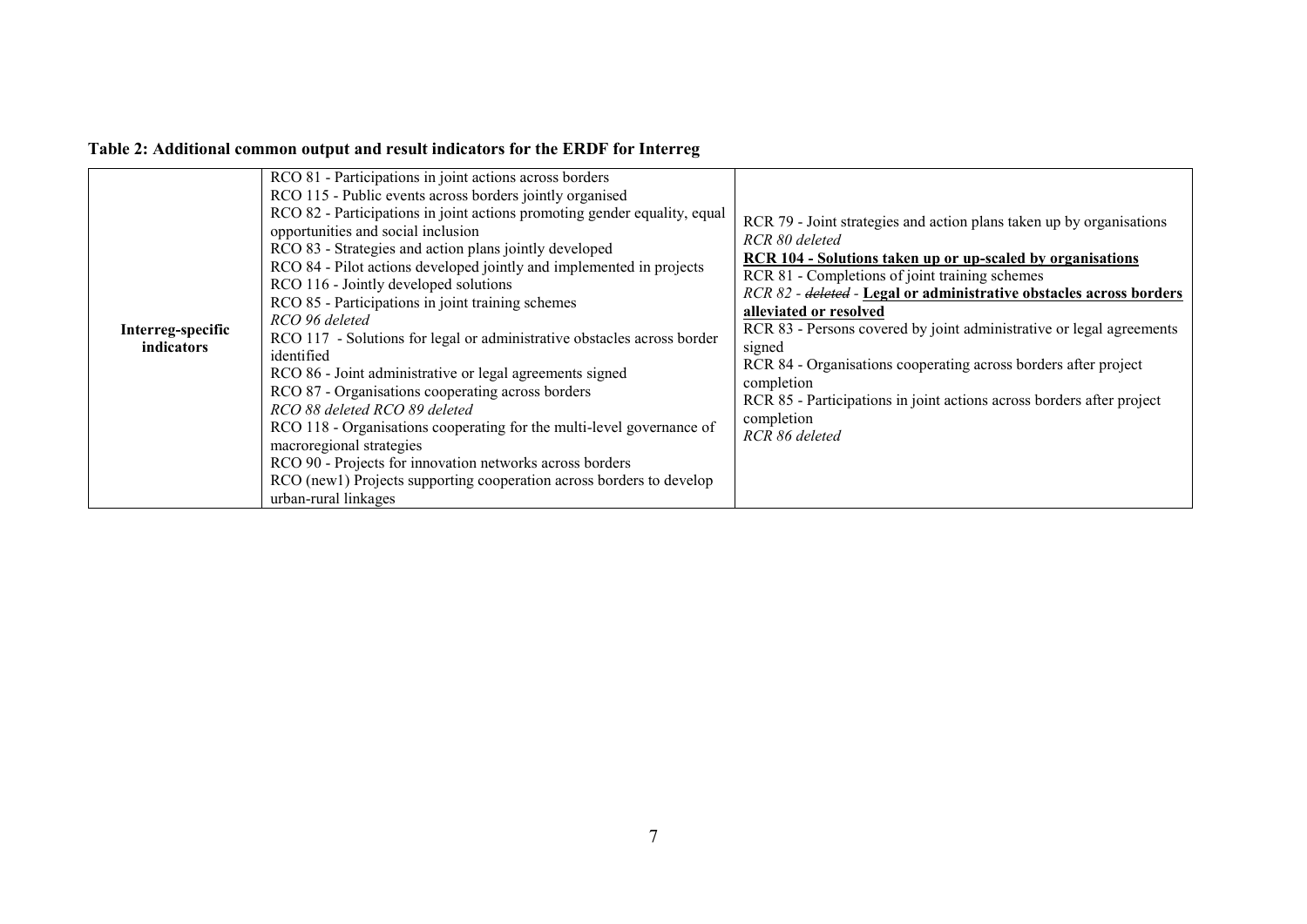### **ANNEX II**

**Core set of performance indicators for ERDF and Cohesion Fund referred to in Article 7(3), to be used by the Commission in compliance with its reporting requirement pursuant to Article 41(3)(h)(iii) of Regulation (EU) No 2018/1046 (Financial Regulation)**

| Policy objective                                                                                                                                               | Specific objective                                                                                | Outputs                                                                                                               | Results                                                                                                                                        |
|----------------------------------------------------------------------------------------------------------------------------------------------------------------|---------------------------------------------------------------------------------------------------|-----------------------------------------------------------------------------------------------------------------------|------------------------------------------------------------------------------------------------------------------------------------------------|
| (1)                                                                                                                                                            | (2)                                                                                               | (3)                                                                                                                   | (4)                                                                                                                                            |
| 1. A smarter Europe by<br>promoting innovative and smart<br>economic transformation                                                                            | (i) Enhancing research and<br>innovation capacities and the<br>uptake of advanced technologies    | $CCO 01$ – Enterprises supported to<br>innovate<br>$CCO 02 - Researchers working in$<br>supported research facilities | CCR 01 - Small and medium-sized<br>enterprises <sup>11</sup> (SMEs) introducing<br>product, process, marketing or<br>organisational innovation |
|                                                                                                                                                                | (ii) Reaping the benefits of<br>digitisation for citizens, companies<br>and governments           | $CCO$ 03 – Enterprises and public<br>institutions supported to develop digital<br>products, services and processes    | $CCR 02 - Annual users of new or$<br>upgraded digital products, services and<br>processes                                                      |
|                                                                                                                                                                | (iii) Enhancing growth and<br>competitiveness of SMEs                                             | CCO 04 – SMEs supported to enhance<br>growth and competitiveness                                                      | $CCR$ 03 – Jobs created in enterprises<br>supported                                                                                            |
|                                                                                                                                                                | (iv) Developing skills for smart<br>specialisation, industrial transition<br>and entrepreneurship | $CCO$ 05 – SMEs investing in skills for<br>smart specialisation, for industrial<br>transition and entrepreneurship    | CCR 04 - SMEs staff completing<br>training for skills for smart<br>specialisation, for industrial transition<br>and entrepreneurship           |
| 2. A greener, low-carbon<br>Europe by promoting clean and<br>fair energy transition, green and<br>blue investment, the circular<br>economy, climate adaptation | (i) Promoting energy efficiency<br>measures and reducing green-house<br>gas emissions             | $CCO 06$ – Investments in measures to<br>improve energy performance                                                   | CCR 05 - Savings in annual primary<br>energy consumption                                                                                       |
|                                                                                                                                                                | (ii) Promoting renewable energy                                                                   | $CCO 07 - Additional production capacity$<br>for renewable energy                                                     | CCR 06-Additional renewable energy<br>produced                                                                                                 |

<sup>&</sup>lt;sup>11</sup> Commission Recommendation of 6 May 2003 concerning the definition of micro, small and medium-sized enterprises (notified under document number C(2003) 1422) (OJ L 124, 20.5.2003, p. 36).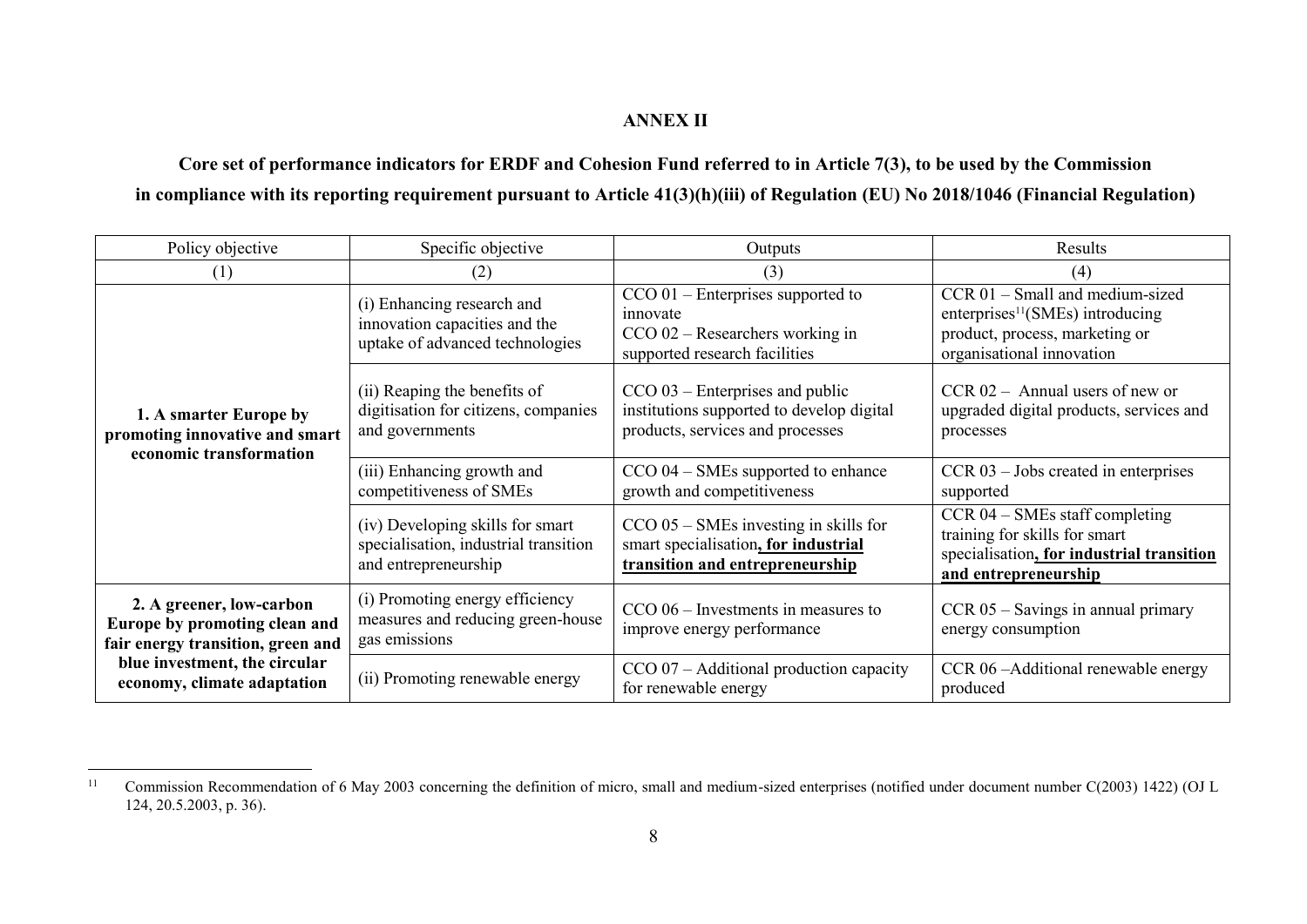| and risk prevention and<br>management                                                       | (iii) Developing smart energy<br>systems, grids and storage outside<br>TEN-E                                                                                                                                    | $CCO$ 08 – Digital management systems for<br>smart energy systems                                                                                           | $CCR 07 - Additional users connected to$<br>smart energy systems                                                                                    |
|---------------------------------------------------------------------------------------------|-----------------------------------------------------------------------------------------------------------------------------------------------------------------------------------------------------------------|-------------------------------------------------------------------------------------------------------------------------------------------------------------|-----------------------------------------------------------------------------------------------------------------------------------------------------|
|                                                                                             | (iv) Promoting climate change<br>adaptation, risk prevention and<br>disaster resilience                                                                                                                         | $CCO 09$ – Investments in new or upgraded<br>disaster monitoring, preparedness, warning<br>and response systems                                             | CCR 08 - Additional population<br>benefiting from protection measures<br>against floods, wild fires, and other<br>climate related natural disasters |
|                                                                                             | (v) Promoting sustainable water<br>management                                                                                                                                                                   | $CCO 10 - New$ or upgraded capacity for<br>waste water treatment                                                                                            | $CCR 09 - Additional population$<br>connected to at least secondary waste<br>water treatment                                                        |
|                                                                                             | (vi) Promoting the transition to a<br>circular economy                                                                                                                                                          | $CCO$ 11 – New or upgraded capacity for<br>waste recycling                                                                                                  | CCR 10 - Additional waste recycled                                                                                                                  |
|                                                                                             | (vii) Enhancing nature protection<br>and biodiversity, green<br>infrastructure in particular in the<br>urban environment, and reducing<br>pollution                                                             | $CCO 12 - Surface area of green$<br>infrastructure in urban areas                                                                                           | $CCR 11 - Population benefiting from$<br>measures for air quality                                                                                   |
|                                                                                             | (viii) Promoting sustainable<br>multimodal urban mobility                                                                                                                                                       | CCO 16 – Extension and modernisation of<br>tram and metro lines                                                                                             | $CCR 15 - Annual users served by new$<br>and modernised tram and metro lines                                                                        |
|                                                                                             | (i) Enhancing digital connectivity                                                                                                                                                                              | CCO 13 - Additional dwellings and<br>enterprises with broadband access of very<br>high capacity                                                             | $CCR 12 - Additional dwellings and$<br>enterprises with broadband subscriptions<br>to a very high capacity network                                  |
| 3. A more connected Europe by<br>enhancing mobility and regional<br><b>ICT</b> connectivity | (ii) Developing a sustainable,<br>climate resilient, intelligent, secure<br>and intermodal TEN-T                                                                                                                | CCO 14 – Road TEN-T: New, upgraded,<br>reconstructed, or modernised roads<br>$CCO$ 15 – Rail TEN-T: New, upgraded,<br>reconstructed, or modernised railways | $CCR$ 13 – Time savings due to improved                                                                                                             |
|                                                                                             | (iii) Developing and enhancing a<br>sustainable, climate resilient,<br>intelligent and intermodal national,<br>regional and local mobility,<br>including improved access to TEN-<br>T and cross-border mobility | CCO 15-deleted<br>CCO 22 - Road non-TEN-T: New,<br>upgraded, reconstructed, or modernised<br>roads                                                          | road infrastructure<br>CCR 14 – Annual number of passengers<br>served by improved rail transport                                                    |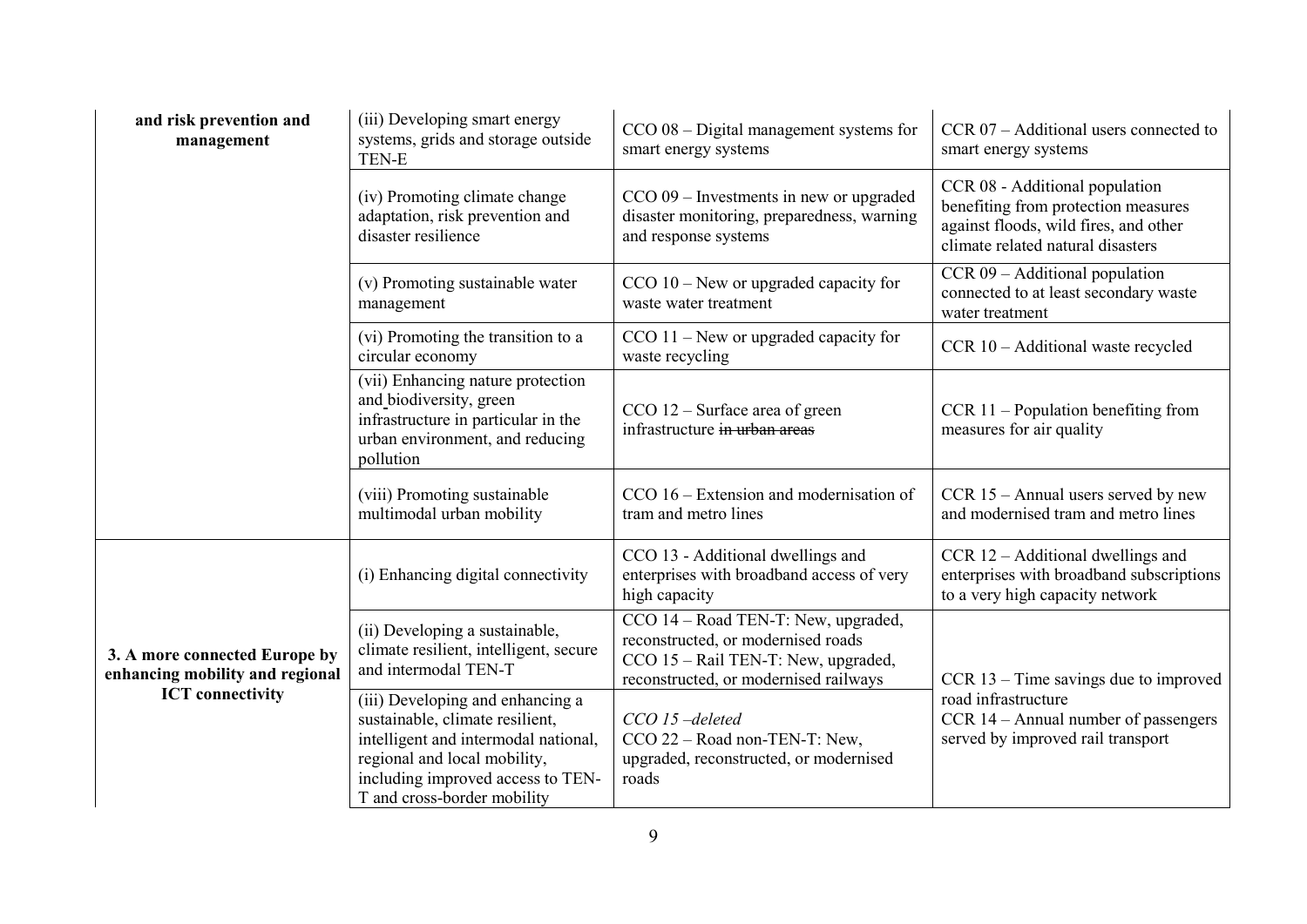|                                                                                                                             |                                                                                                                                                                                                   | CCO 23 - Rail non-TEN-T: New,<br>upgraded, reconstructed, or modernised<br>railways            |                                                                                                      |
|-----------------------------------------------------------------------------------------------------------------------------|---------------------------------------------------------------------------------------------------------------------------------------------------------------------------------------------------|------------------------------------------------------------------------------------------------|------------------------------------------------------------------------------------------------------|
|                                                                                                                             | $(iv)$ deleted                                                                                                                                                                                    | CCO 16 deleted                                                                                 | CCR 15 deleted                                                                                       |
| 4. A more social Europe by<br>implementing the European<br><b>Pillar of Social Rights</b>                                   | (i) Enhancing the effectiveness of<br>labour markets and access to<br>quality employment through<br>developing social innovation and<br>infrastructure                                            | $CCO$ 17 – Surface of new or modernised<br>facilities for employment services                  | CCR 16-Annual users of new or<br>modernised facilities for employment<br>services                    |
|                                                                                                                             | (ii) Improving access to inclusive<br>and quality services in education,<br>training and lifelong learning<br>through developing infrastructure                                                   | $CCO$ 18 – New or modernised capacity for<br>childcare and education facilities                | $CCR$ 17 – Annual users served by new<br>or modernised childcare and education<br>facilities         |
|                                                                                                                             | (iii) Increasing the socio-economic<br>integration of marginalised<br>communities, migrants and<br>disadvantaged groups, through<br>integrated measures including<br>housing and social services; | CCO 19 – New or modernised capacity of<br>temporary reception and social housing<br>facilities | CCR $18 -$ Annual users of new or<br>modernised temporary reception and<br>social housing facilities |
|                                                                                                                             | (iv) Ensuring equal access to health<br>care through developing<br>infrastructure, including primary<br>care                                                                                      | $CCO 20$ – New or modernised capacity for<br>health care facilities                            | $CCR 19 - Annual users of new or$<br>modernised health care services                                 |
| 5. A Europe closer to citizens by<br>fostering the sustainable and<br>integrated development of all<br>types of territories | (i) Fostering the integrated social,<br>economic and environmental<br>development, cultural heritage,<br>tourism and security in urban areas                                                      | $CCO 21$ – Population covered by strategies<br>for integrated territorial development          |                                                                                                      |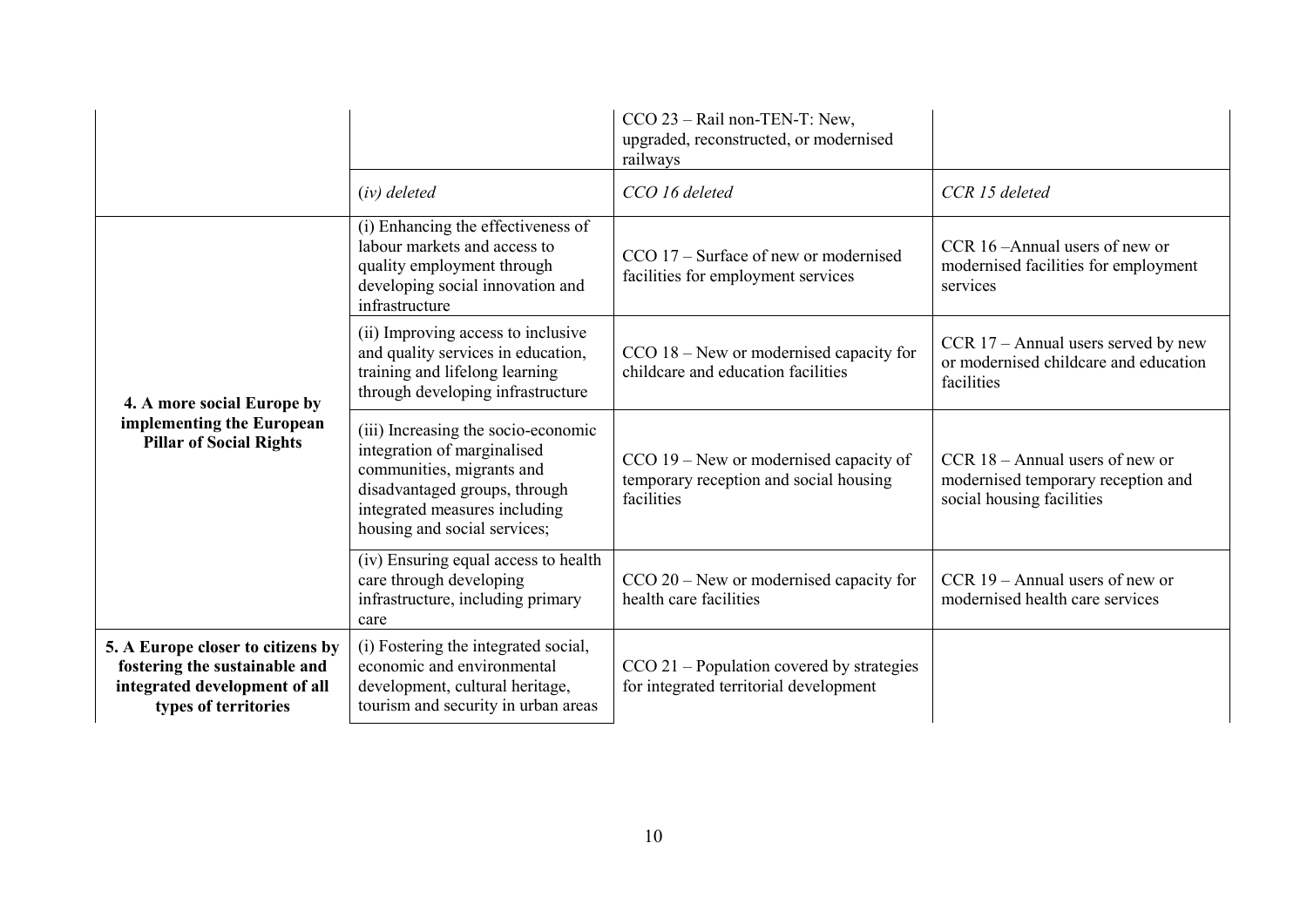| (ii) Fostering the integrated social, |  |
|---------------------------------------|--|
| economic and environmental local      |  |
| development, cultural heritage,       |  |
| tourism and security in areas other   |  |
| than urban areas                      |  |

### **ANNEX VII – TABLES** *FOR THE TRANSMISSION OF DATA ON INDICATORS (ART 37 (1) AND (2))*

### **TABLE 3: Common and programme specific output indicators for ERDF, Cohesion Fund and the EMFF (Article 37(2)(b))**

| 1.                                           | 2.                                        | 3.                                             | 4.                                     | 5.                            | 6.                             | 7.                                                | 8.                            | 9.                  | 10.                                  | 11.                                  | 12.                                        | 13 deleted. | 14.                                       |
|----------------------------------------------|-------------------------------------------|------------------------------------------------|----------------------------------------|-------------------------------|--------------------------------|---------------------------------------------------|-------------------------------|---------------------|--------------------------------------|--------------------------------------|--------------------------------------------|-------------|-------------------------------------------|
| Data on output indicators from the programme | [extracted from Table 2 of the programme] |                                                | Progress in output indicators to date  |                               |                                |                                                   |                               |                     |                                      |                                      |                                            |             |                                           |
| Priority axis                                | Specific<br>objective                     | Fund                                           | Category<br>of<br>region <sup>12</sup> | ID                            | Indicator<br>name              | Indicator<br>breakdown<br>13<br>$($ of which: $)$ | Measureme<br>nt unit          | Milestone<br>(2024) | Target<br>2029                       | Selected<br>$\lceil dd/mm/yy \rceil$ | Implemented<br>$\left[$ dd/mm/yy $\right]$ |             | Comments                                  |
| $lt$ type='S'<br>$input = 'G'$               | $lt$ type='S'<br>$input = 'G'$            | $lt$ type='<br>$S^{\prime}$<br>$input =$<br>G' |                                        | $lt type=S'$<br>$input = 'G'$ | $lt$ type='S'<br>$input = 'G'$ | $lt type=S'$<br>$input = 'G'$                     | $lt type=S'$<br>$input = 'G'$ |                     | $<$ type='<br>N'<br>$input = G$<br>へ | $lt type = 'N'$<br>$input = M'$      | $lt$ type='N'<br>$input = M'$              |             | $lt$ type='S'<br>$input = M'$<br>$\rm{>}$ |
| $\cdots$                                     |                                           |                                                |                                        |                               |                                |                                                   |                               |                     |                                      |                                      |                                            |             |                                           |

<sup>&</sup>lt;sup>12</sup> It does not apply to the Cohesion Fund and the EMFF

<sup>&</sup>lt;sup>13</sup> It applies only to some indicators. See Commission guidelines for details.

<sup>&</sup>lt;sup>14</sup> Legend for the characteristics of fields:

type: N=Number, S=String, C=Checkbox

input: M=Manual and [also covering automatically upload], S=Selection, G=Generated by system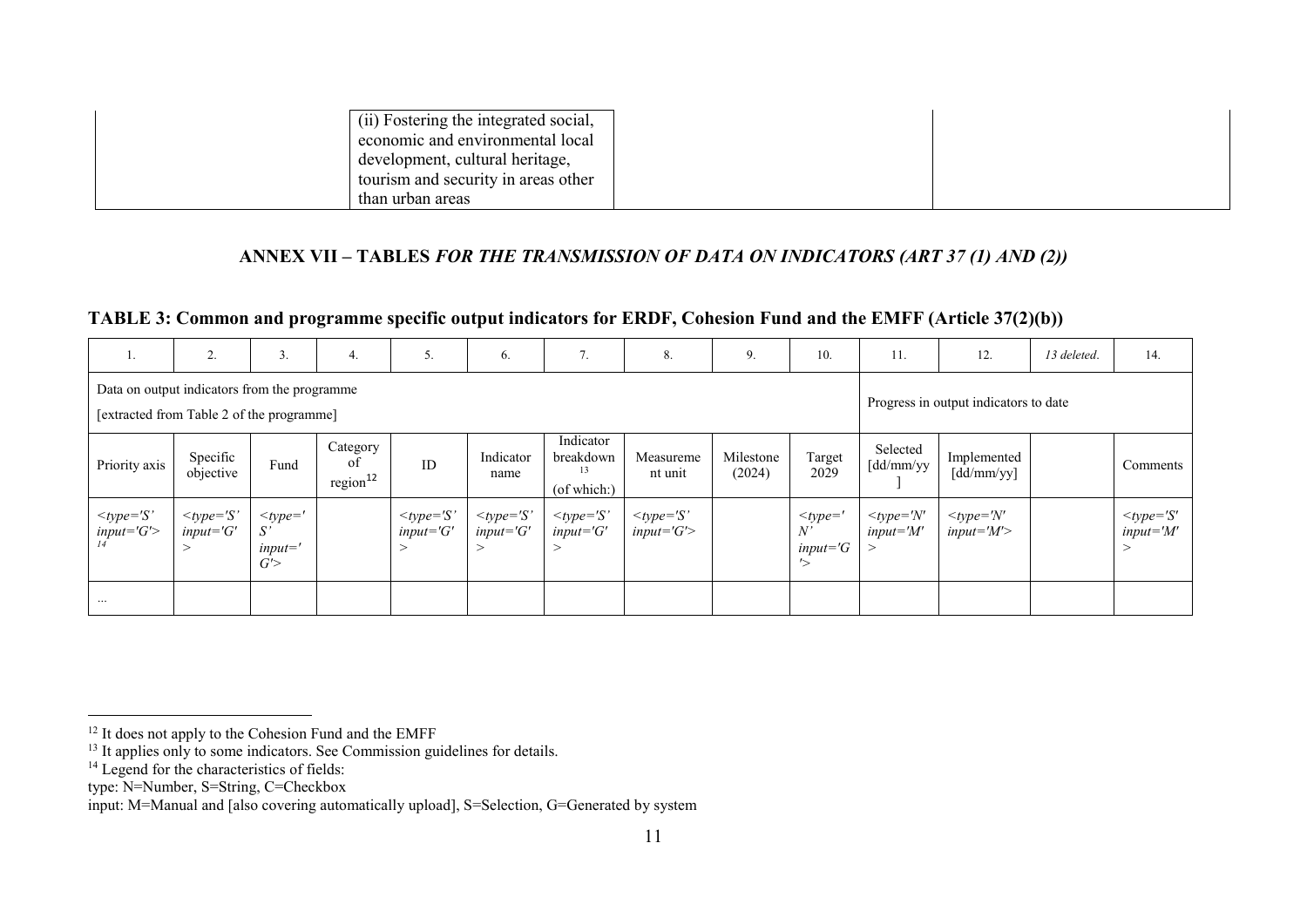| ı.                      | 2.                      | 3.                                 | 4.                                                                | 5.                      |
|-------------------------|-------------------------|------------------------------------|-------------------------------------------------------------------|-------------------------|
| ID                      | Indicator name          | Indicator breakdown<br>(of which:) | Number of enterprises net of<br>multiple support by<br>[dd/mm/yy] | Comments                |
| $lt type='S' input='G'$ | $lt type='S' input='G'$ | $lt type='S' input='G'$            | $lt type = 'N' input = 'M' >$                                     | $lt type='S' input='M'$ |
| RCO <sub>01</sub>       | Enterprises supported   | Micro                              |                                                                   |                         |
| <b>RCO 01</b>           | Enterprises supported   | Small                              |                                                                   |                         |
| RCO <sub>01</sub>       | Enterprises supported   | Medium                             |                                                                   |                         |
| RCO <sub>01</sub>       | Enterprises supported   | Large                              |                                                                   |                         |
| RCO <sub>01</sub>       | Enterprises supported   | Total                              | $lt type = 'N' input = 'G'$                                       |                         |

**TABLE 5: Multiple support to enterprises for ERDF and Cohesion Fund at programme level (Article 37(2)(b))**